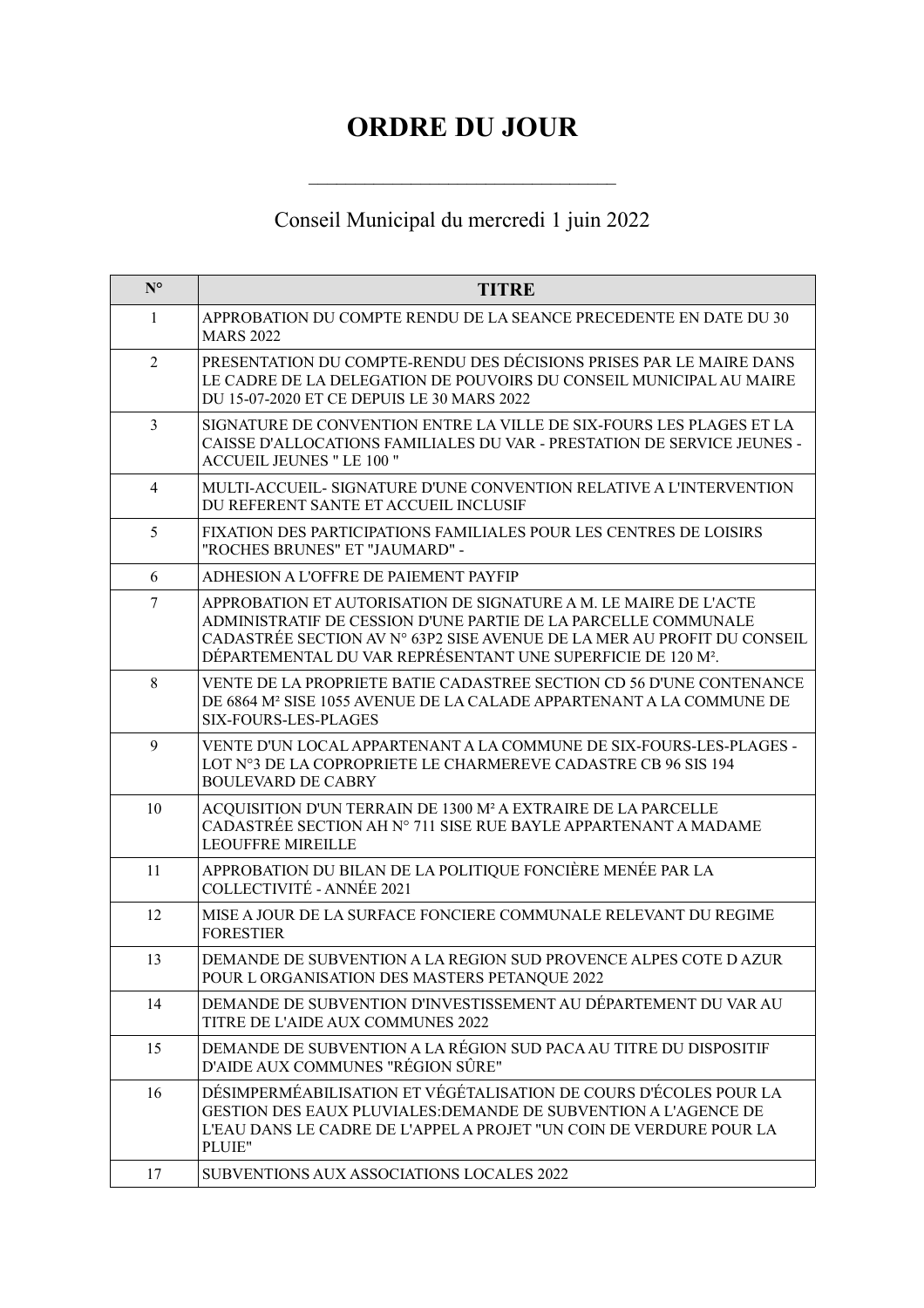| 18 | TOULON PROVENCE MÉDITERRANÉE-ATTRIBUTION DE COMPENSATION 2022                                                                                                                                                                                                                                                                       |
|----|-------------------------------------------------------------------------------------------------------------------------------------------------------------------------------------------------------------------------------------------------------------------------------------------------------------------------------------|
| 19 | AUTORISATION DE CONSTITUTION D'UN GROUPEMENT DE COMMANDES ENTRE<br>LA MÉTROPOLE TOULON PROVENCE MEDITERRANÉE ET LA VILLE DE SIX FOURS<br>LES PLAGES POUR LE MARCHE RELATIF AUX PRESTATIONS D'ENTRETIEN DES<br><b>INSTALLATIONS DE L'ÉCLAIRAGE PUBLIC</b>                                                                            |
| 20 | CONVENTION D'OBJECTIFS AVEC L'ASSOCIATION MUSICUS ET AVENANT A LA<br>CONVENTION D'OBJECTIFS ENTRE LA COMMUNE ET LE COMITE DE LIAISON DES<br><b>ASSOCIATIONS BRUSCAINES</b>                                                                                                                                                          |
| 21 | AUTORISATION DE SIGNATURE DE CONVENTIONS DE PARTENARIAT ENTRE LA<br>VILLE ET DES PARTENAIRES DANS LE CADRE DU POINTU FESTIVAL 2022                                                                                                                                                                                                  |
| 22 | FESTIVAL YA DEGUN ILE DU GAOU LES 26 ET 27 AOUT 2022                                                                                                                                                                                                                                                                                |
| 23 | RENOUVELLEMENT DU BAIL COMMERCIAL REZ-DE-CHAUSSEE IMMEUBLE VERT<br><b>LOGIS - CRECHE CALINS ET GALIPETTES</b>                                                                                                                                                                                                                       |
| 24 | CHOIX DE L'ATTRIBUTAIRE POUR UN LOCAL DE 29 M <sup>2</sup> SITUÉ DANS LES LOCAUX<br>DE LA CAPITAINERIE DE LA COUDOULIERE ET FIXATION DU MONTANT DE LA<br><b>REDEVANCE</b>                                                                                                                                                           |
| 25 | LANCEMENT D'UNE PROCEDURE DE MISE EN CONCURRENCE POUR<br>L'ATTRIBUTION D'EMPLACEMENTS DU DOMAINE PUBLIC POUR L'EXPLOITATION<br>D'ACTIVITES DE RESTAURATION ET FIXATION DE LA REDEVANCE MINIMALE DE<br><b>CES EMPLACEMENTS</b>                                                                                                       |
| 26 | AVENANT N°1 A LA CONVENTION DE MISE A DISPOSITION ASCENDANTE DE BIENS<br>COMMUNAUX AUPRÈS DE LA MÉTROPOLE                                                                                                                                                                                                                           |
| 27 | CHOIX ATTRIBUTAIRE SUITE A LA PROCÉDURE D'UNE MISE EN CONCURRENCE DE<br>DEUX EMPLACEMENTS SUR LE DOMAINE PUBLIC COMMUNAL POUR<br>L'INSTALLATION ET L'EXPLOITATION DE DEUX BUVETTES TEMPORAIRES AVEC<br>PETITE RESTAURATION SUR L'ILE DU GAOU DANS LE CADRE DU POINTU FESTIVAL<br>LES 1,2,3 JUILLET 2022 ET FIXATION DE LA REDEVANCE |
| 28 | MISE A DISPOSITION D'UN PERSONNEL DU C. C. A. S. AUPRES DE LA VILLE DE SIX<br>FOURS LES PLAGES (Jean-Paul POVEDA)                                                                                                                                                                                                                   |
| 29 | MISE A DISPOSITION D'UN PERSONNEL DU C. C. A. S. AUPRES DE LA VILLE DE SIX<br><b>FOURS LES PLAGES (Pascal FORAY)</b>                                                                                                                                                                                                                |
| 30 | CREATION D'UN COMITE SOCIAL TERRITORIAL COMMUN ENTRE LA<br>COLLECTIVITE ET LES ETABLISSEMENTS PUBLICS RATTACHES (CENTRE<br>COMMUNAL D'ACTION SOCIALE ET LA CAISSE DES ECOLES)                                                                                                                                                       |
| 31 | <b>INTERVENTION DU REFERENT SANTE ET ACCUEIL INCLUSIF</b>                                                                                                                                                                                                                                                                           |
| 32 | CREATION D'UNE COMMISSION CONSULTATIVE PARITAIRE UNIQUE POUR LES<br>AGENTS CONTRACTUELS ET COMMUNE ENTRE LA COLLECTIVITE ET SES<br>ETABLISSEMENTS PUBLICS : LE CENTRE COMMUNAL D'ACTION SOCIALE ET LA<br>CAISSE DES ECOLES.                                                                                                         |
| 33 | CONVENTION ENTRE LA COMMUNE ET LA SAS VAILLANT ETABLISSEMENT LE<br>CABESTAN POUR L'INSTALLATION DE VOILES LATINES PLACE MARCEL PAGNOL-                                                                                                                                                                                              |
| 34 | CONVENTION D'ADHÉSION DE LA VILLE DE SIX-FOURS-LES-PLAGES AU C.A.I.H.<br>(CENTRALE D'ACHAT DE L'INFORMATIQUE HOSPITALIÈRE)                                                                                                                                                                                                          |
| 35 | ATTRIBUTION DU LOGEMENT SOCIAL DE TYPE 2 SIS IMMEUBLE L'AVENIR 50<br>MONTÉE DU FORT - AUTORISATION DE SIGNATURE D'UN CONTRAT DE LOCATION -                                                                                                                                                                                          |
| 36 | MISE A DISPOSITION DU LOGEMENT PROVISOIRE DE TYPE 2 SIS 32 RUE DU<br><b>COLLEGE</b>                                                                                                                                                                                                                                                 |
| 37 | MISE A DISPOSITION D'UN LOGEMENT PROVISOIRE DE TYPE 3 SIS 88 RUE SÉVERIN<br><b>SAURIN</b>                                                                                                                                                                                                                                           |
| 38 | RENOUVELLEMENT DE LA MISE A DISPOSITION DU LOGEMENT PROVISOIRE DE                                                                                                                                                                                                                                                                   |